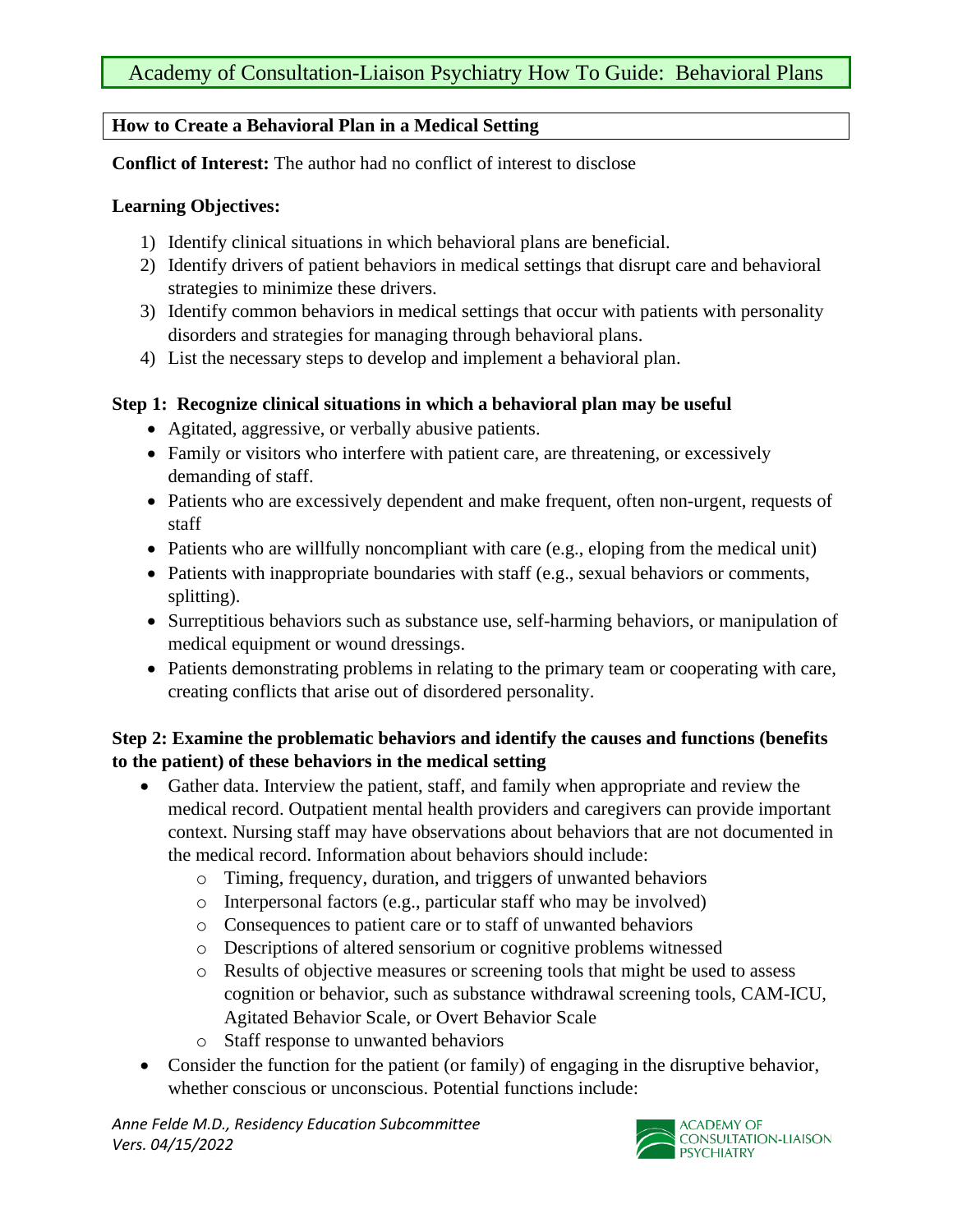- o Attention-seeking
- o Improve social connection.
- o Increase stimulation in a boring environment or decrease stimulation in a confusing environment.
- o Calming (to reduce anxiety and arousal).
- o Escape or avoid an interaction they don't like.
- o Autonomy or power struggle (to assert themselves when feeling powerless, helpless, scared, confused, or belittled).
- **Investigate possible contributors to the unwanted behavior**:
	- o Patient factors:
		- Cognitive impairment
		- Psychiatric disorder
		- **•** Physical distress (discomfort or pain, exhaustion, hunger, constipation, etc.)
		- Fear about medical condition and/or impact on wellbeing
		- Adaptation to patient role
	- o Staff behaviors or characteristics that trigger or reinforce behaviors:
		- Demographic characteristics (gender, race, ethnicity) to which patient responds negatively.
		- Frustration or irritation demonstrated with roughness in demeanor, voice, or handling of patient.
		- Use of medical jargon or speaking too quickly for patient to understand.
		- Medical staff team surround the bedside, making patient feel overwhelmed or confused.
	- o Environmental factors:
		- **Example 1** Frequent turnover of team members or poor communication between team members leading to poor knowledge of patient care
		- Noise and stimulation of care setting
		- Lack of privacy
		- Rigidity of expectations for patient activities in care environment and limits on behavioral freedoms.

#### **Step 3: Evaluate for maladaptive personality traits or personality disorder disrupting care**

- Care settings can be destabilizing since they require patients to cooperate with many different care providers and adapt to the patient role even while experiencing physical and emotional discomfort. Patients with personality disorders are likely to tolerate these expectations poorly and this often leads to conflict.
- Personality disorders are divided into 3 clusters. Patients in each cluster show common behavior patterns in medical settings. See Table 1 for examples of behaviors and proposed staff responses.
- Check the medical and nursing staff's emotional response to competence with caring for a patient with a personality disorder

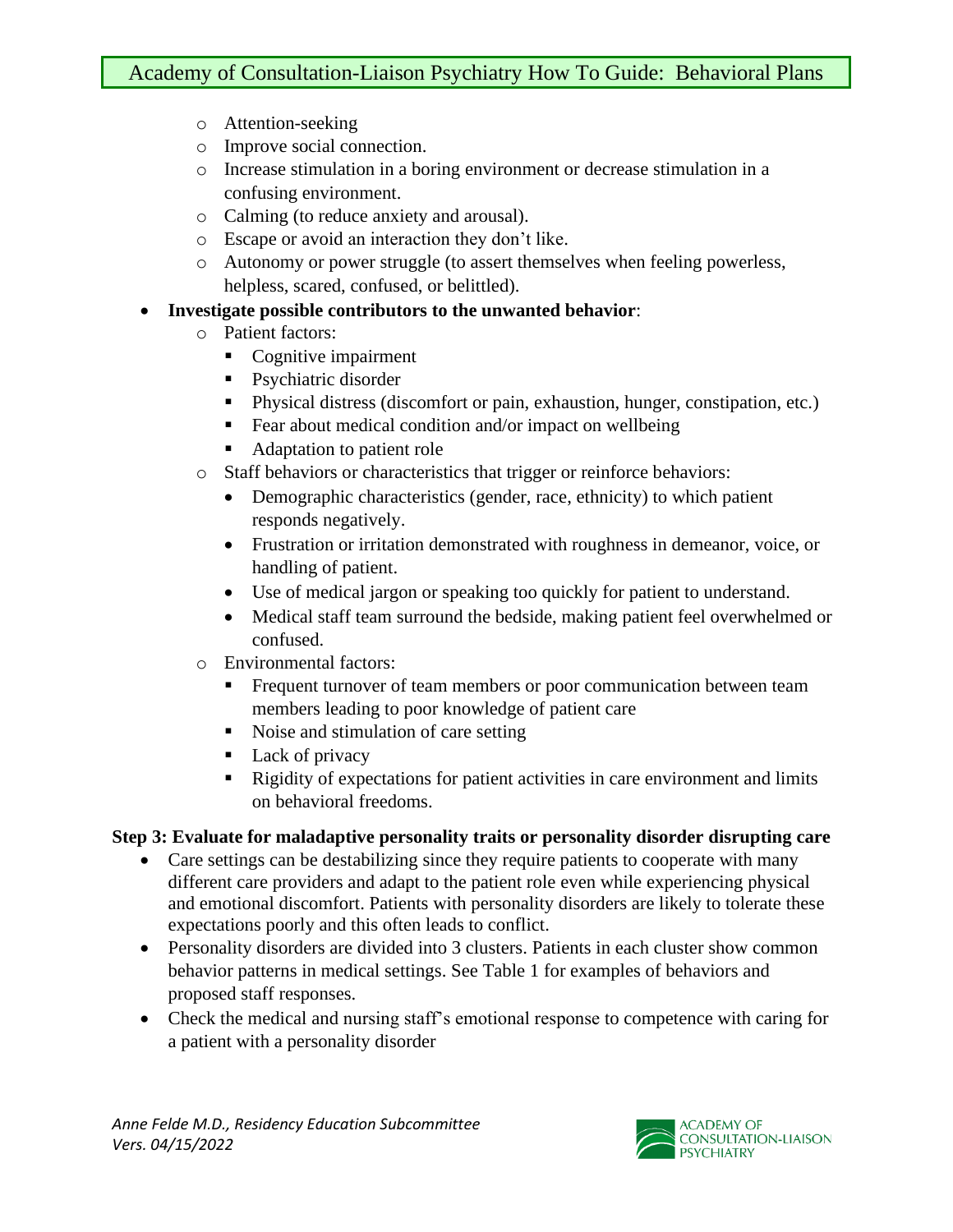- o Help the staff recognize that the behaviors are related to a personality disorder, which is a psychiatric illness, and part of the patient's longstanding defensive strategy for managing a chaotic or frightening internal emotional state.
- o Emotional responses may differ between staff and can include overinvolvement, withdrawal, hostility, or anger.
- o Validate team's emotional responses and offer support without encouraging acting on countertransference feelings. Recognize that such patients can be deliberately provocative and that they expect to elicit a defensive response from others. An empathic response from staff can de-escalate these patient behaviors.

### **Step 4: Identify strategies to intervene with the patient, staff, or environment to modify drivers of problematic behaviors**

- Develop interventions that specifically address the underlying driver or function of the behavior. See Table 2 for details.
- Interventions should be:
	- o Practical: can be implemented by staff without requiring a high degree of psychological sophistication and within the limitations of the environment and staffing levels.
	- o Ethical: see [https://www.practicalbioethics.org/files/guidelines/15-Difficult-](https://www.practicalbioethics.org/files/guidelines/15-Difficult-Relationshipsweb-2008.pdf)[Relationshipsweb-2008.pdf](https://www.practicalbioethics.org/files/guidelines/15-Difficult-Relationshipsweb-2008.pdf) for ethical guidance in interactions with patients who have difficult behaviors in medical settings.
	- o Time-limited: expected to produce results within the time frame of the patient's need for care.
- The medical team, nursing staff and management should contribute to the behavioral plan. Input from the patient may be solicited when they can recognize and reflect on the problem behaviors, can offer input into drivers, and can accept help in modifying behaviors without relying entirely on externalization. Outpatient and other staff affected by the problem behaviors or familiar with the patient may also be solicited.

| <b>Personality</b><br>disorder<br>cluster | <b>Types of behavior</b>                                                                                        | <b>Advised Staff Response</b>                                                                                                                                                                                                                                                                                                         | <b>Psychiatric Consultant Role</b>                                                                               |
|-------------------------------------------|-----------------------------------------------------------------------------------------------------------------|---------------------------------------------------------------------------------------------------------------------------------------------------------------------------------------------------------------------------------------------------------------------------------------------------------------------------------------|------------------------------------------------------------------------------------------------------------------|
| Paranoid,<br>Schizoid, and<br>Schizotypal | Paranoid concerns,<br>mistrust of medical<br>team's intentions,<br>refusal to accept<br>proposed<br>treatments. | Ignore behaviors that don't interfere<br>with care.<br>Caring and concern best expressed by<br>conveying recommendations and<br>medical information supporting<br>treatment, rather than with an overly<br>warm or emotional style.<br>Overtly express respect for patient's<br>autonomy, seek patient's input in<br>problem solving. | Evaluate for capacity if there<br>are concerns about decision-<br>making.                                        |
| Antisocial.<br>Borderline,<br>Histrionic, | Insulting staff,<br>splitting staff,<br>overreactions when<br>disagreements or                                  | Reinforce desired behaviors and ignore<br>some negative ones.<br>If patient is threatening or insulting,<br>label the behavior (not the person) and                                                                                                                                                                                   | Check team's emotional<br>response. Help manage<br>countertransference and limit<br>acting on negative emotions. |

## **Table 1. Behavioral interventions and responses to patients with personality disorders**

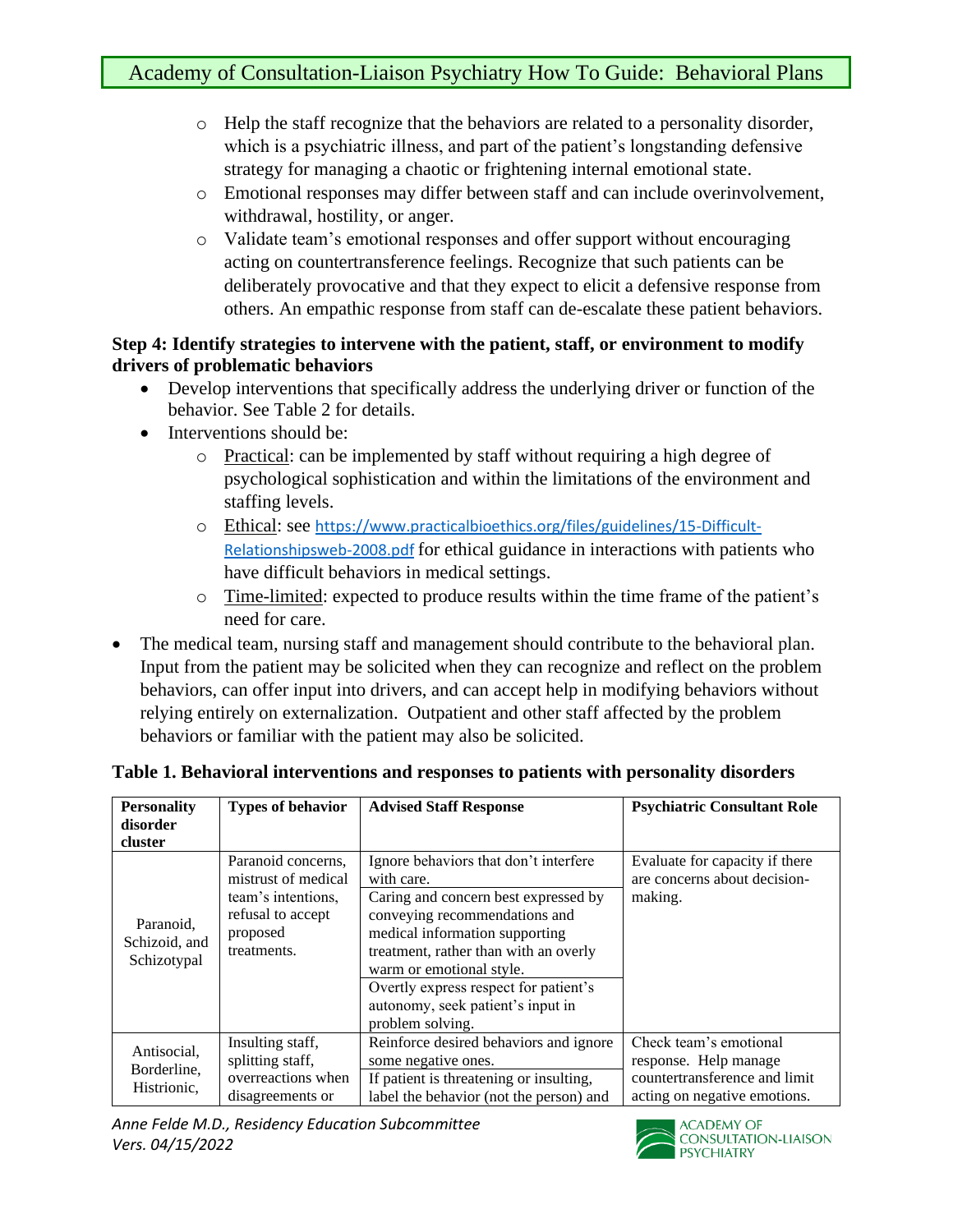# Academy of Consultation-Liaison Psychiatry How To Guide: Behavioral Plans

| and                                       | limits set, refusal to | ask patient to stop. Thank patient and  | Offer support to team members.   |
|-------------------------------------------|------------------------|-----------------------------------------|----------------------------------|
| Narcissistic                              | work with some         | offer to help if behavior is changed.   | Model neutral affect in          |
|                                           | staff, help-rejecting  | Withdraw social contact if patient      | communication style and          |
|                                           | behaviors.             | escalates, specifying when staff        | empathic listening. Consider     |
|                                           |                        | member will return. Re-engage when      | which boundaries and rules are   |
|                                           |                        | patient is calm.                        | primary and which can be         |
|                                           |                        |                                         | flexed. Help patient with skill  |
|                                           |                        |                                         | building.                        |
|                                           | Constant requests      | Arrange regular, frequent schedule for  | Identify and treat co-occurring  |
|                                           | for interactions and   | brief staff interaction that is not     | anxiety symptoms. Help           |
|                                           | help. Anxious          | dependent on patient asking for it.     | patient identify coping          |
|                                           | about their medical    | Encourage patient to bundle their       | strategies for managing          |
| Avoidant,                                 | condition but help-    | requests. Increase social interaction   | uncertainty and fears.           |
| Dependent, or<br>Obsessive-<br>Compulsive | rejecting.             | across nursing shifts.                  |                                  |
|                                           | Obsessive requests     | Set limits on number of requests for    | Can serve as liaison to team to  |
|                                           | for information and    | interactions but identify planned daily | collect requests for information |
|                                           | clarification or       | time when requests can be discussed.    | or clarify medical information   |
|                                           | correction of minor    | Specify how much time will be spent     | to patient.                      |
|                                           | details. Focused on    | during interaction.                     |                                  |
|                                           | details.               |                                         |                                  |

### **Table 2. Behavioral interventions to address problem behaviors**

| <b>Driver of behavior</b> | <b>Sample interventions</b>                                                                  |  |  |
|---------------------------|----------------------------------------------------------------------------------------------|--|--|
| Attention-seeking         | Brief removal of patient from environment when behavior is exhibited.                        |  |  |
|                           | Ignore unwanted behavior to withdraw reinforcement (negative attention).                     |  |  |
|                           | Reinforce desired behavior with small rewards and attention.                                 |  |  |
|                           | Caregiver leaves briefly in response to abusive behavior to diminish reinforcement,          |  |  |
|                           | announces they will return in a few minutes when they expect patient to change the           |  |  |
|                           | abusive behavior. Provide specific example of behavior they expect to see.                   |  |  |
|                           | Help patient identify alternative words to use that are socially appropriate                 |  |  |
|                           | Address boredom, provide alternative activities, provide comforting objects to hold,         |  |  |
|                           | listen to music                                                                              |  |  |
|                           | Provide behavioral substitutes that are less disruptive (e.g., objects that can be rubbed or |  |  |
| Stimulation or            | touched, headphones for music) or settings that are more appropriate (e.g., for              |  |  |
| anxiety                   | masturbation, ensure a private location if possible).                                        |  |  |
|                           | Provide regular physical exercise.                                                           |  |  |
|                           | Provide safety barriers or environmental changes to minimize risk to patients who            |  |  |
|                           | wander.                                                                                      |  |  |
|                           | Caregiver pauses the interaction patient is avoiding, but states that they will return in a  |  |  |
| Escape or avoidance       | certain time to continue.                                                                    |  |  |
|                           | Distract agitated patient with pleasant reminders to allow resistance to pass before         |  |  |
|                           | reattempting.                                                                                |  |  |
| Autonomy or power         | Offer patient choices when feasible to complete the resisted activity (e.g., "Would you      |  |  |
|                           | like to have the dressing changed before lunch, or after lunch today?")                      |  |  |
| struggle                  | Break up resisted tasks into smaller ones.                                                   |  |  |
|                           | Modify environment to decrease disorientation (labeling places, objects, patient's room,     |  |  |
| Confusion                 | provider calendar, etc.)                                                                     |  |  |
|                           | Improve day-night cycling. Reset body clock, set bedtime at sundown, out of bed during       |  |  |
|                           | the day.                                                                                     |  |  |

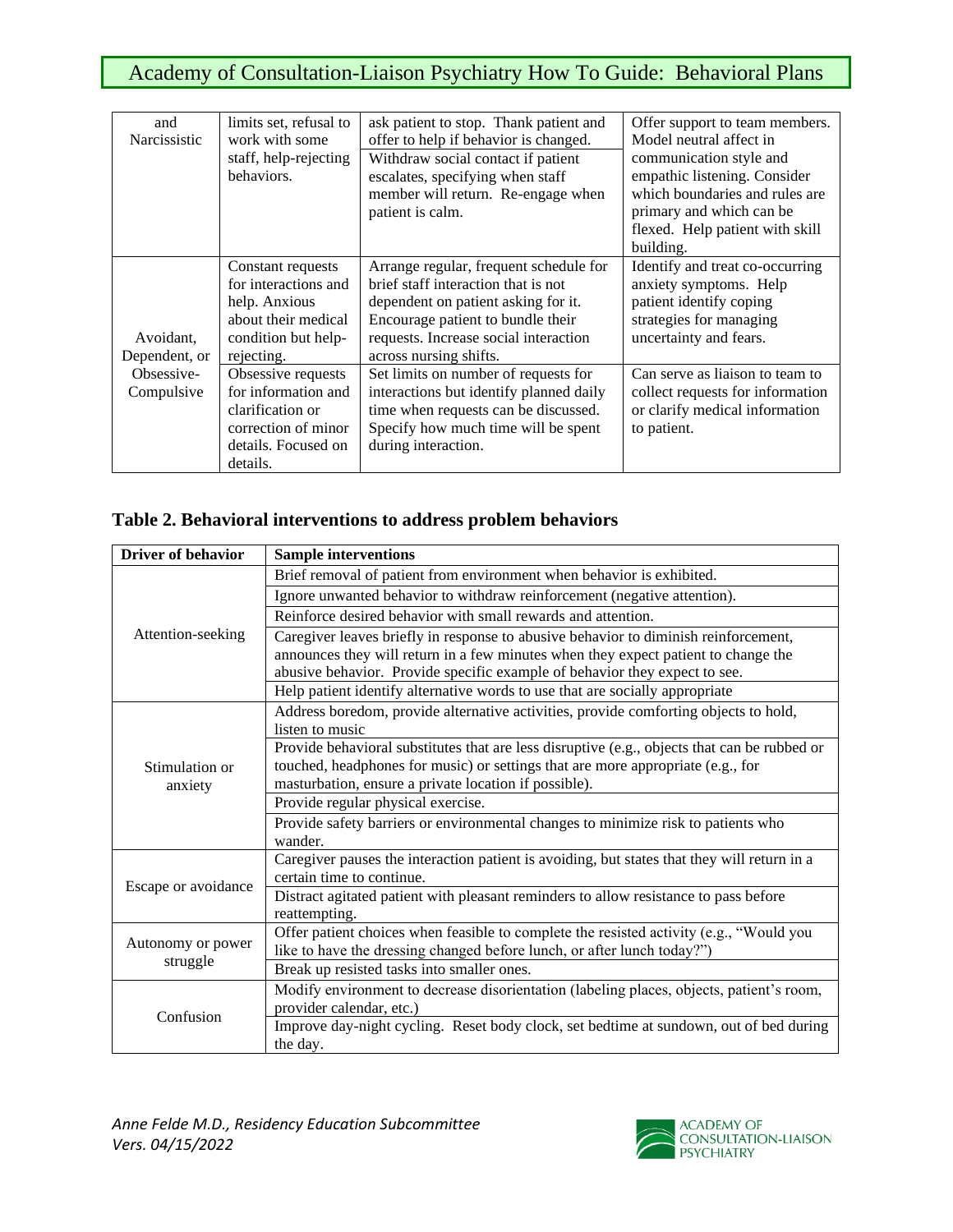# Academy of Consultation-Liaison Psychiatry How To Guide: Behavioral Plans

## **Step 5: Communicate and disseminate a behavioral plan**

- Choose your audience and means of dissemination.
	- o A written behavioral plan in the medical record may be appropriate to ensure that the plan is distributed to all pertinent staff and is implemented consistently.
	- o Verbally communicated behavioral plans are appropriate when the plan's goal is to manage staff emotional reactions when a written plan would potentially stigmatize the patient.
	- o A written behavioral plan could be limited to recommended staff responses for specific behaviors that do not carry an implied stigma; e.g., requests by patient to go outside or a script for staff to use in response to patient using abusive language.
- A written behavioral plan should include the following elements:
	- o Description of behaviors that are causing problems, with pertinent descriptive details (contributing circumstances, timing of events, etc. that may provide context for implementation of behavioral plan).
	- o Brief discussion of factors felt to contribute to behaviors (if appropriate) to provide rationale for behavioral interventions.
	- o Delineation of any rules or expectations of patient that staff feel patient is capable of abiding by or understanding.
	- o Outline of recommended staff response options to various patient behaviors that are disruptive or maladaptive.
	- o Expected patient behavioral goals after implementation. Include outcome measures if possible.
	- o Plan for evaluation and modification of behavioral plan, with time frames set to evaluate success of plan and anticipated behavioral changes.
	- o Discussion of the elements of the behavioral plan that are communicated to the patient (if any) and who communicates this to patient.

## **Step 6: Evaluate the effectiveness of the behavioral intervention and modify the intervention as needed**

- Set a timeline for re-evaluating the intervention. Some unwanted behaviors may initially increase after implementing behavior plan, but with time and consistency it will have desired effect.
- Develop a plan to address barriers to implementation or modify behavioral plan to accommodate barriers which cannot be changed.
- Set reasonable expectations about timelines for behavioral change in patients and evaluate when expectations for patient behaviors may be unrealistic, e.g., patient's cognitive impairment may be more significant than presumed.